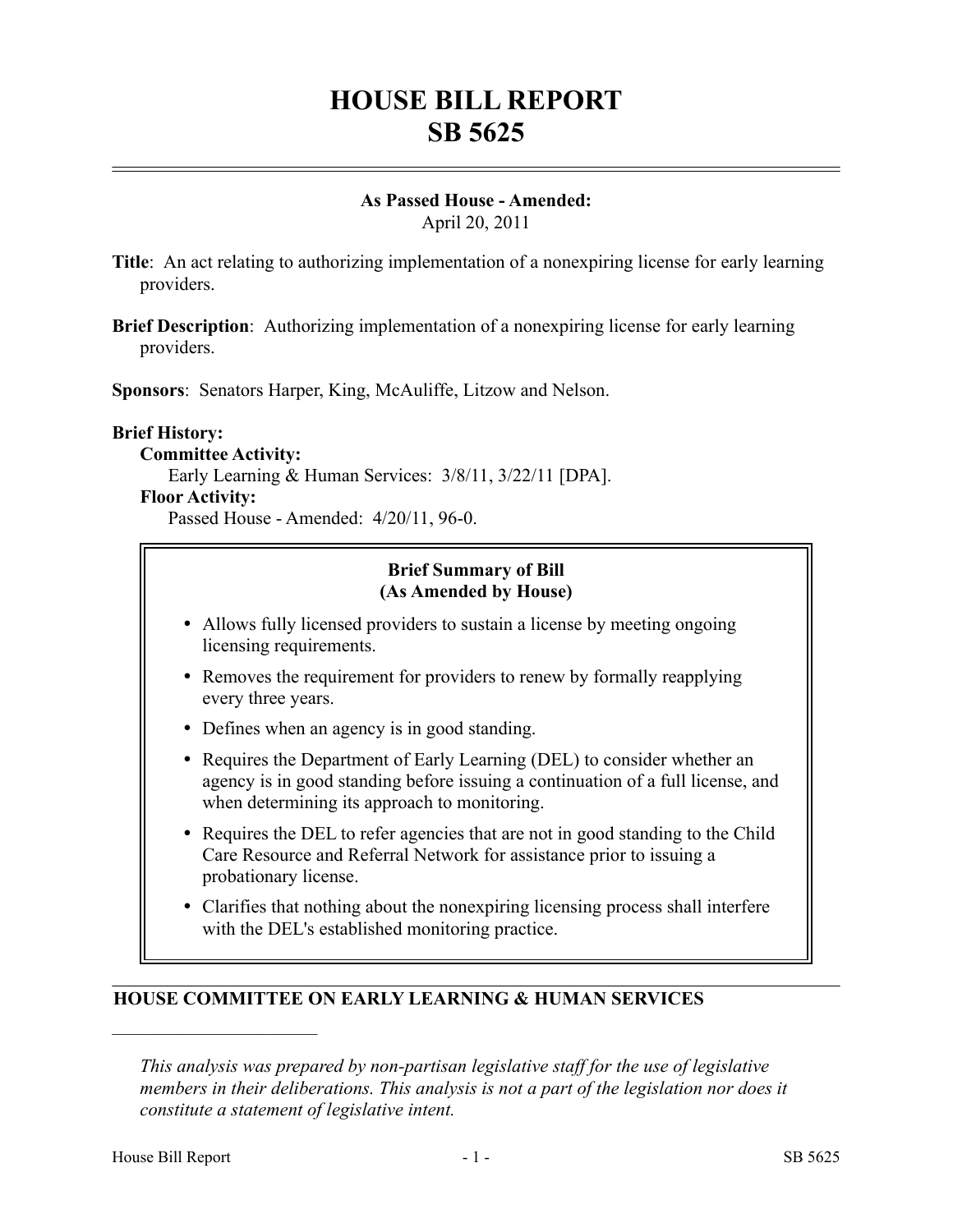**Majority Report**: Do pass as amended. Signed by 9 members: Representatives Kagi, Chair; Roberts, Vice Chair; Walsh, Ranking Minority Member; Hope, Assistant Ranking Minority Member; Dickerson, Goodman, Johnson, Orwall and Overstreet.

**Staff**: Megan Palchak (786-7120).

#### **Background**:

The Department of Early Learning (DEL) is charged with licensing child care and early learning providers in Washington. According to the DEL, the DEL licenses more than 7,500 child care providers, who care for approximately 180,000 children. The DEL also monitors licensed providers to ensure minimum licensing requirements are met.

In 2010 Engrossed Substitute Senate Bill 6444 directed the DEL to develop a plan to improve child care licensing practices by January 15, 2011. On January 14, 2011, the DEL released its report to the Legislature. The report outlines a 10-year plan to improve licensing. The first item addressed in the plan is implementation of nonexpiring licenses.

Currently, child care providers are issued an initial license for a six-month period until the licensee can demonstrate that they meet specific requirements. Four initial licenses can be issued within a two-year period. Currently, all licensed child care providers are required to reapply for licensure every three years. According to the DEL, "relicensing is a timeconsuming process that involves much paperwork for both the licensor and provider, and culminates in a relicensing visit that can last several hours."

According to a 2008 survey administered by the National Association for Regulatory Administration and National Child Care Information and Technical Assistance Center, 12 states utilize the nonexpiring license model. These states include Arkansas, California, Colorado, Georgia, Kansas, Maryland, North Carolina, Nebraska, Oklahoma, South Dakota, Texas, and Wisconsin.

#### **Summary of Bill**:

Fully licensed child care providers are no longer required to reapply for licensure through the DEL every three years. Full licenses will remain valid so long as licensees submit the following items on an annual basis:

- annual licensing fee;
- declaration to the DEL indicating the intent to either continue or cease operating a licensed child care program;
- declaration of compliance with all licensing rules; and
- background check applications (according to the DEL's established schedule).

If the licensee fails to submit the items above, the license will expire and the licensee must submit a new application for licensure. The license renewal process does not apply to nonexpiring licenses.

The DEL is required to consider whether an agency is in good standing before granting a continuation of a full license and when determining the most appropriate approach and